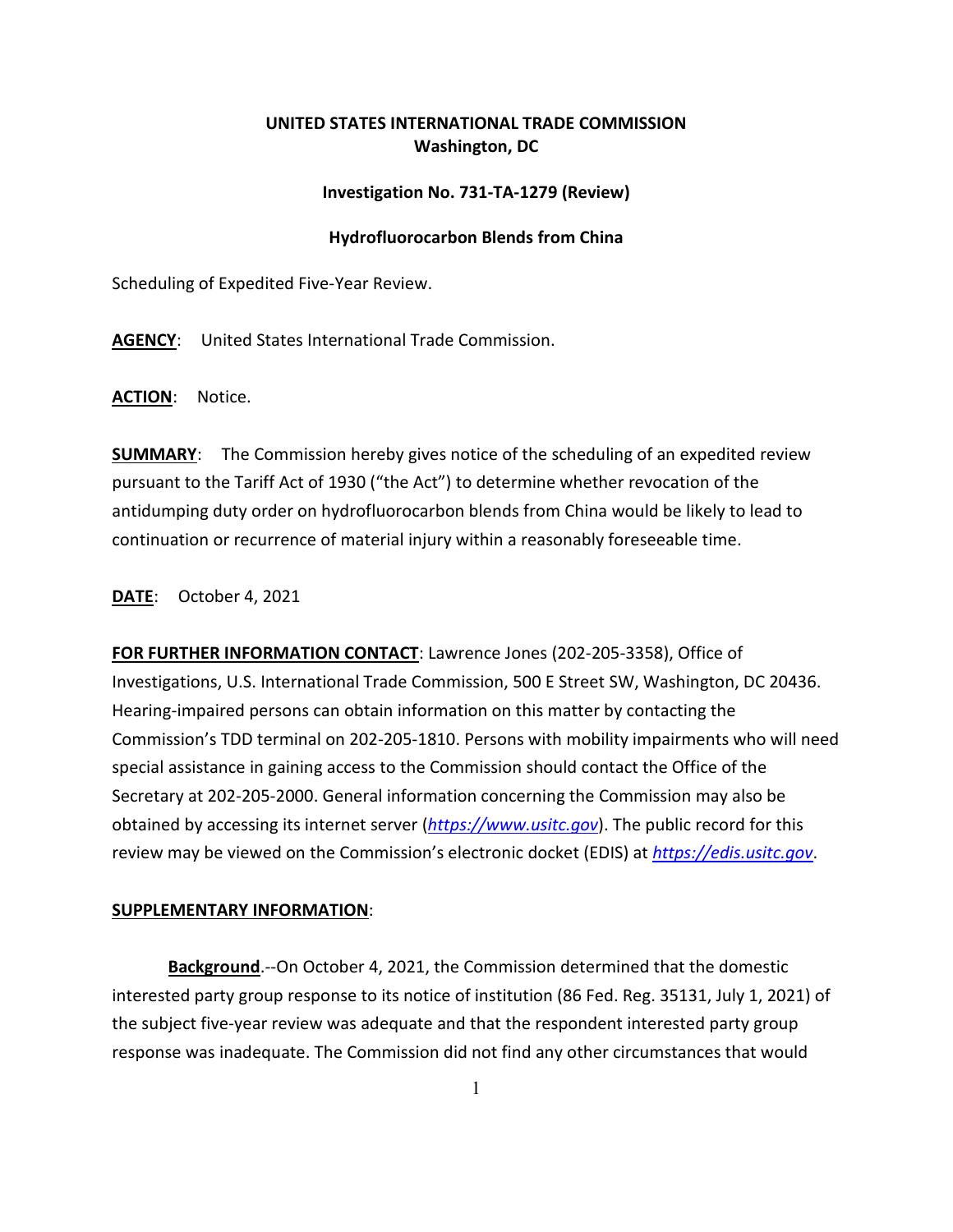warrant conducting a full review.<sup>1</sup> Accordingly, the Commission determined that it would conduct an expedited review pursuant to section 751(c)(3) of the Tariff Act of 1930 (19 U.S.C.  $1675(c)(3)$ ).

For further information concerning the conduct of this review and rules of general application, consult the Commission's Rules of Practice and Procedure, part 201, subparts A and B (19 CFR part 201), and part 207, subparts A, D, E, and F (19 CFR part 207).

Please note the Secretary's Office will accept only electronic filings at this time. Filings must be made through the Commission's Electronic Document Information System (EDIS, [https://edis.usitc.gov\)](https://edis.usitc.gov/). No in-person paper-based filings or paper copies of any electronic filings will be accepted until further notice.

**Staff report**.--A staff report containing information concerning the subject matter of the review has been placed in the nonpublic record, and will be made available to persons on the Administrative Protective Order service list for this review by January 3, 2022. A public version will be issued thereafter, pursuant to section 207.62(d)(4) of the Commission's rules.

**Written submissions**.--As provided in section 207.62(d) of the Commission's rules, interested parties that are parties to the review and that have provided individually adequate responses to the notice of institution, $2$  and any party other than an interested party to the review may file written comments with the Secretary on what determination the Commission should reach in the review. Comments are due on or before January 11, 2022 and may not contain new factual information. Any person that is neither a party to the five-year review nor an interested party may submit a brief written statement (which shall not contain any new factual information) pertinent to the reviews by January 11, 2022. However, should the Department of Commerce ("Commerce") extend the time limit for its completion of the final results of its review, the deadline for comments (which may not contain new factual information) on Commerce's final results is three business days after the issuance of

<span id="page-1-0"></span> $1$  A record of the Commissioners' votes is available from the Office of the Secretary and at the Commission's website.

<span id="page-1-1"></span> $2$  The Commission has found the joint response to its notice of institution filed by American HFC Coalition, a trade or business association a majority of whose members are integrated U.S. producers of hydrofluorocarbon blends, and its individual members (Arkema Inc., The Chemours Company FC LLC, and Honeywell International Inc.), to be adequate. Comments from other interested parties will not be accepted (*see* 19 CFR 207.62(d)(2)).